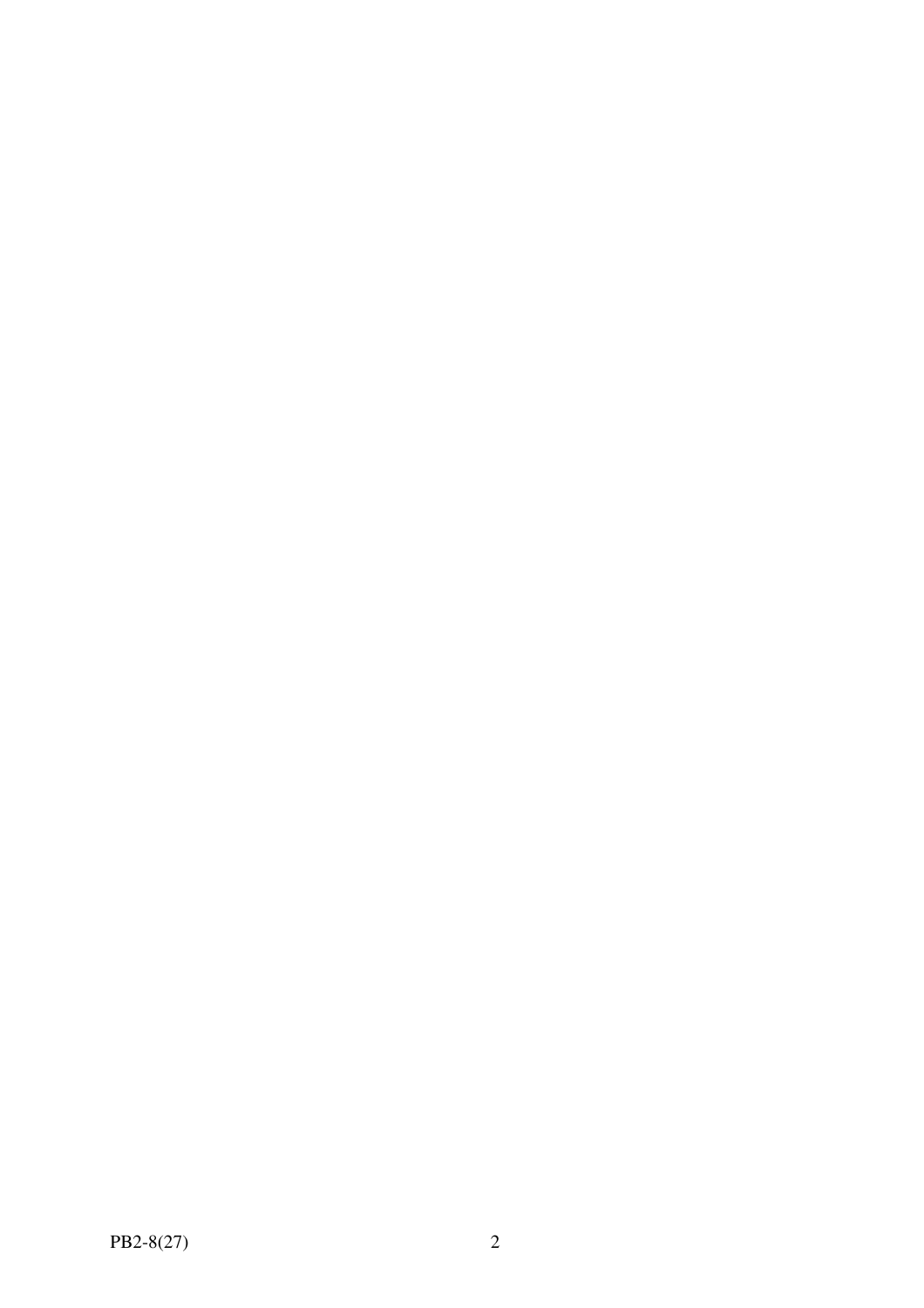# **FLDWARN for the Paroo River**

# **1 December 2010 to 31 January 2011**

```
TO::BOM624 
IDQ20850 
Australian Government Bureau of Meteorology 
Queensland 
FINAL FLOOD WARNING FOR THE PAROO RIVER 
Issued at 12:27 PM on Friday the 3rd of December 2010 
by the Bureau of Meteorology, Brisbane.
Heavy rainfall recorded overnight is producing river level rises and minor 
flooding in the Eulo area. Further river level rises are possible into the 
weekend as upstream floodwaters arrive. 
Minor flooding continues to ease in the Hungerford area. 
Next Issue: 
The next warning will be issued at about 10am Saturday. 
Latest River Heights:
Paroo R at Eulo 2.45m rising 09:30 AM FRI 03/12/10 
Paroo R at Caiwarro * 1.37m steady 08:00 AM FRI 03/12/10 
Paroo R at Hungerford 1.11m falling 06:00 AM FRI 03/12/10 
* from automatic station
Warnings and River Height Bulletins are available at 
http://www.bom.gov.au/qld/flood/ . Flood Warnings are also available on 
telephone 1300 659 219 at a low call cost of 27.5 cents, more from mobile, 
public and satellite phones.
```

| TO::BOM624                                                                                                                                                                                          |
|-----------------------------------------------------------------------------------------------------------------------------------------------------------------------------------------------------|
| ID020850                                                                                                                                                                                            |
| Australian Government Bureau of Meteorology<br>Oueensland                                                                                                                                           |
| FLOOD WARNING FOR THE PAROO RIVER<br>Issued at 12:28 PM on Friday the 3rd of December 2010<br>by the Bureau of Meteorology, Brisbane.                                                               |
| Heavy rainfall recorded overnight is producing river level rises and minor<br>flooding in the Eulo area. Further river level rises are possible into the<br>weekend as upstream floodwaters arrive. |
| Minor flooding continues to ease in the Hungerford area.                                                                                                                                            |
| Next Issue:                                                                                                                                                                                         |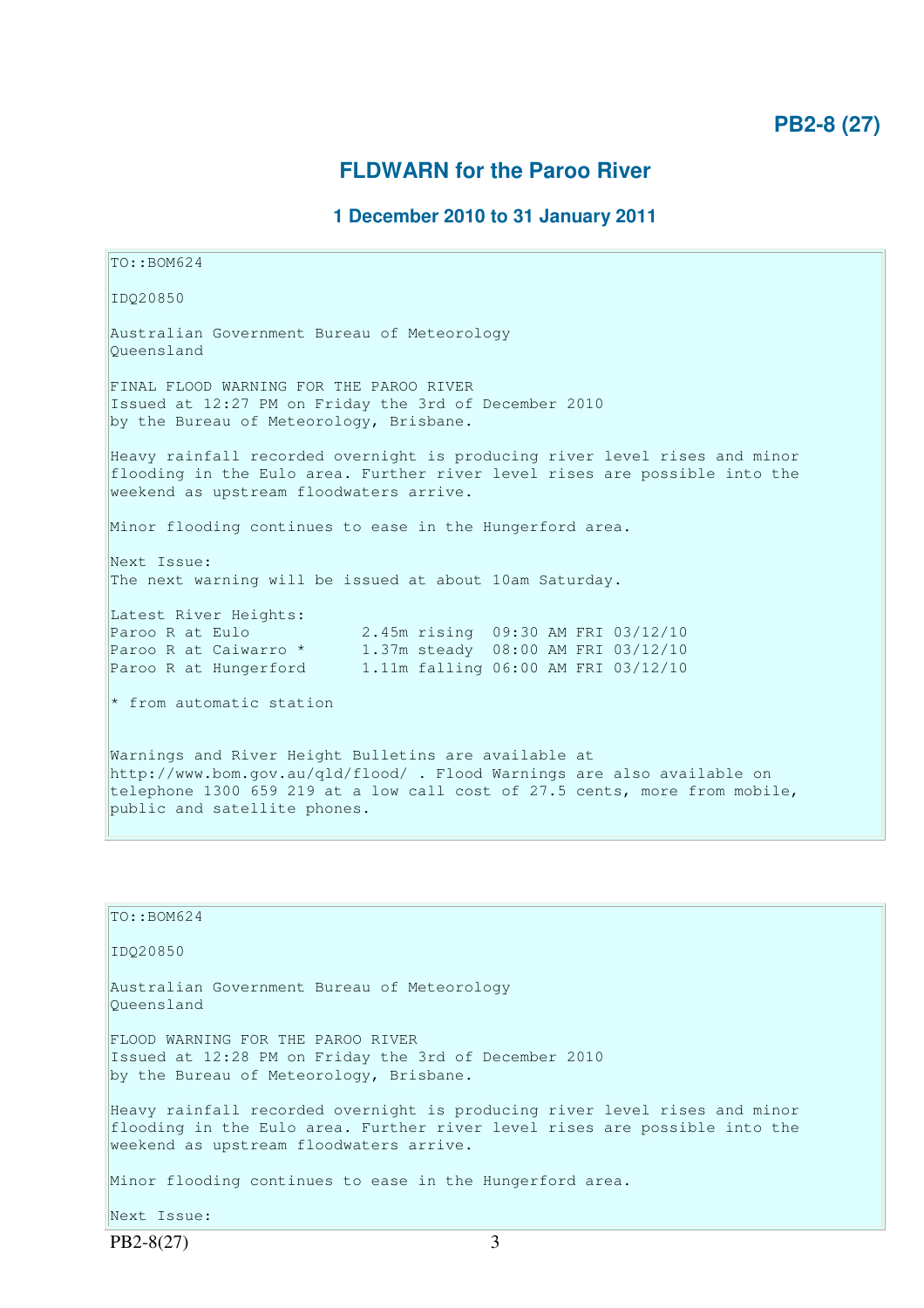The next warning will be issued at about 10am Saturday. Latest River Heights: Paroo R at Eulo 2.45m rising 09:30 AM FRI 03/12/10 Paroo R at Caiwarro \* 1.37m steady 08:00 AM FRI 03/12/10 Paroo R at Hungerford 1.11m falling 06:00 AM FRI 03/12/10  $*$  from automatic station Warnings and River Height Bulletins are available at http://www.bom.gov.au/qld/flood/ . Flood Warnings are also available on telephone 1300 659 219 at a low call cost of 27.5 cents, more from mobile, public and satellite phones.

```
TO::BOM624 
IDQ20850 
Australian Government Bureau of Meteorology 
Queensland 
FLOOD WARNING FOR THE PAROO RIVER
Issued at 9:06 AM on Saturday the 4th of December 2010 
by the Bureau of Meteorology, Brisbane.
River level rises and moderate flooding continue in the Paroo River at Eulo. 
Further river level rises are possible during the weekend. 
Minor to moderate flood levels are likely downstream between Caiwarro and 
Hungerford throughout next week. Predictions for Hungerford will be made once 
upstream peaks have been observed. 
Next Issue: 
The next warning will be issued at about 10am Sunday. 
Latest River Heights: 
Paroo R at Eulo 3.20m rising slowly 09:00 AM SAT 04/12/10 
Paroo R at Caiwarro * 1.41m steady 08:00 AM SAT 04/12/10 
Paroo R at Hungerford 0.95m falling 06:00 AM SAT 04/12/10 
* from automatic station
Warnings and River Height Bulletins are available at 
http://www.bom.gov.au/qld/flood/ . Flood Warnings are also available on 
telephone 1300 659 219 at a low call cost of 27.5 cents, more from mobile, 
public and satellite phones.
```
### TO::BOM624

#### IDQ20850

Australian Government Bureau of Meteorology Queensland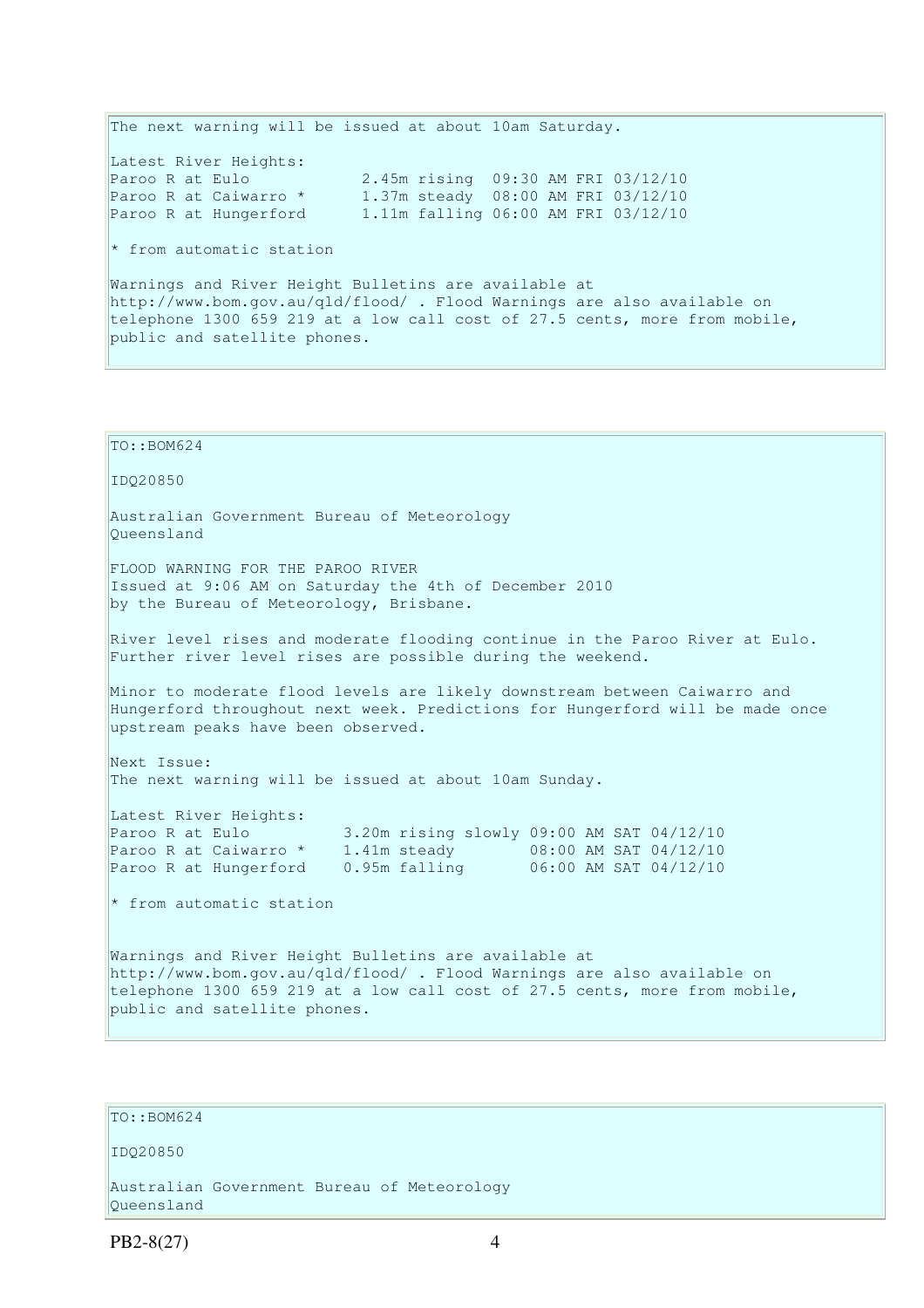FLOOD WARNING FOR THE PAROO RIVER Issued at 8:57 AM on Sunday the 5th of December 2010 by the Bureau of Meteorology, Brisbane. Moderate flooding continues to rise slowly on the Paroo River at Eulo, with further river level rises possible during the next few days. River rises are occurring downstream from Eulo, with minor flooding occurring at Caiwarro. Further rises causing minor to moderate flooding are expected through to Hungerford during this week. Predictions for Hungerford will be made once upstream peaks have been observed. Next Issue: The next warning will be issued at about 10am Monday. Latest River Heights: Paroo R at Eulo 3.4m rising slowly 06:00 AM SUN 05/12/10 Paroo R at Caiwarro \* 1.73m rising 08:00 AM SUN 05/12/10 Paroo R at Hungerford 0.95m rising slowly 06:00 AM SUN 05/12/10 Warnings and River Height Bulletins are available at http://www.bom.gov.au/qld/flood/ . Flood Warnings are also available on telephone 1300 659 219 at a low call cost of 27.5 cents, more from mobile, public and satellite phones.

```
TO:: BOM624
IDQ20850 
Australian Government Bureau of Meteorology 
Queensland 
FLOOD WARNING FOR THE PAROO RIVER 
Issued at 9:47 AM on Monday the 6th of December 2010 
by the Bureau of Meteorology, Brisbane.
Moderate flooding is easing in the Paroo River at Eulo, with minor flooding 
currently rising at Caiwarro. River level rises and minor flooding is being 
recorded at Hungerford with moderate flooding possible later in the week.
Predictions for Hungerford will be made once upstream peaks have been observed. 
Next Issue: 
The next warning will be issued at about 10am Tuesday. 
Latest River Heights:<br>Beechal Ck at Quilpeta
Beechal Ck at Quilpeta 1.40m falling 09:00 AM MON 06/12/10<br>Paroo R at Eulo 3.20m falling 06:00 AM MON 06/12/10
Paroo R at Eulo 3.20m falling 06:00 AM MON 06/12/10 
Paroo R at Caiwarro * 2.16m steady 08:00 AM MON 06/12/10 
Paroo R at Hungerford 1.00m steady 06:00 AM MON 06/12/10 
* from automatic station
Warnings and River Height Bulletins are available at 
http://www.bom.gov.au/qld/flood/ . Flood Warnings are also available on 
telephone 1300 659 219 at a low call cost of 27.5 cents, more from mobile,
```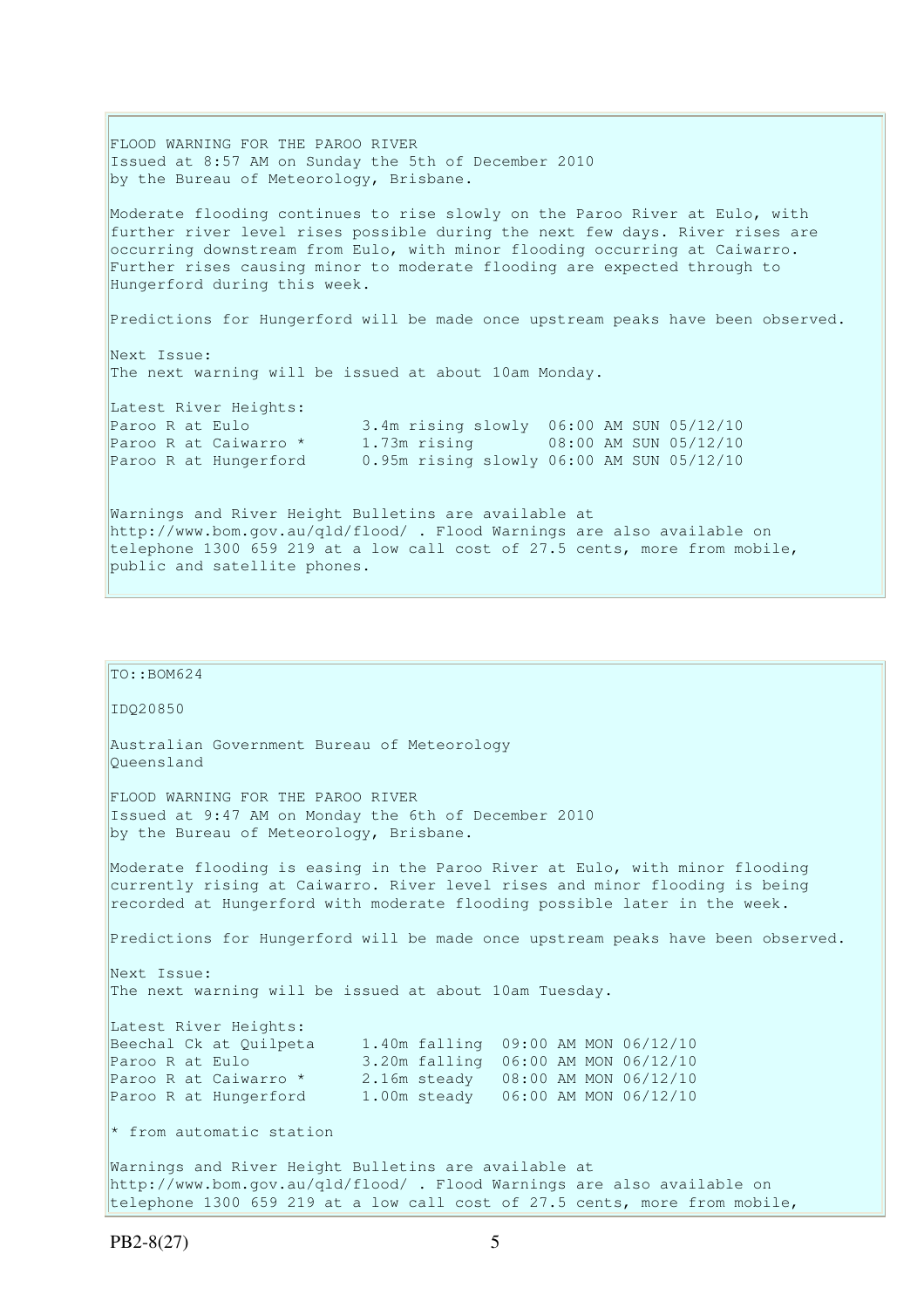```
TO: <math>BOM624</math>IDQ20850 
Australian Government Bureau of Meteorology 
Queensland 
FLOOD WARNING FOR THE PAROO RIVER 
Issued at 9:14 AM on Tuesday the 7th of December 2010 
by the Bureau of Meteorology, Brisbane.
Minor flooding is easing in the Paroo River at Eulo, with minor flooding 
currently rising at Caiwarro and moderate flooding likely during the next 24 
hours. River level rises and minor flooding is being recorded at Hungerford with 
moderate flooding possible later in the week. 
At 6am Tuesday the river level at Hungerford was about 0.17 metres above the 
level of the Paroo River crossing. Predictions for Hungerford will be made once 
upstream peaks have been observed. 
Next Issue: 
The next warning will be issued at about 10am Wednesday. 
Latest River Heights:
Beechal Ck at Quilpeta 1.1m falling 03:00 PM MON 06/12/10
Paroo R at Humeburn NA
Paroo R at Eulo NA
Paroo R at Caiwarro * 2.45m rising slowly 08:00 AM TUE 07/12/10
Paroo R at Hungerford 1.17m rising slowly 06:00 AM TUE 07/12/10 
* denotes automatic station. 
Warnings and River Height Bulletins are available at 
http://www.bom.gov.au/qld/flood/ . Flood Warnings are also available on 
telephone 1300 659 219 at a low call cost of 27.5 cents, more from mobile, 
public and satellite phones. 
TO::BOM624 
IDQ20850 
Australian Government Bureau of Meteorology 
Queensland
```
FLOOD WARNING FOR THE PAROO RIVER Issued at 10:11 AM on Wednesday the 8th of December 2010 by the Bureau of Meteorology, Brisbane.

Heavy rainfall in excess of 50mm has been recorded at Boothulla during the past 24 hours to 9am Wednesday. This rainfall is expected to produce river level rises at Eulo. Minor to moderate flooding is continuing between Caiwarro and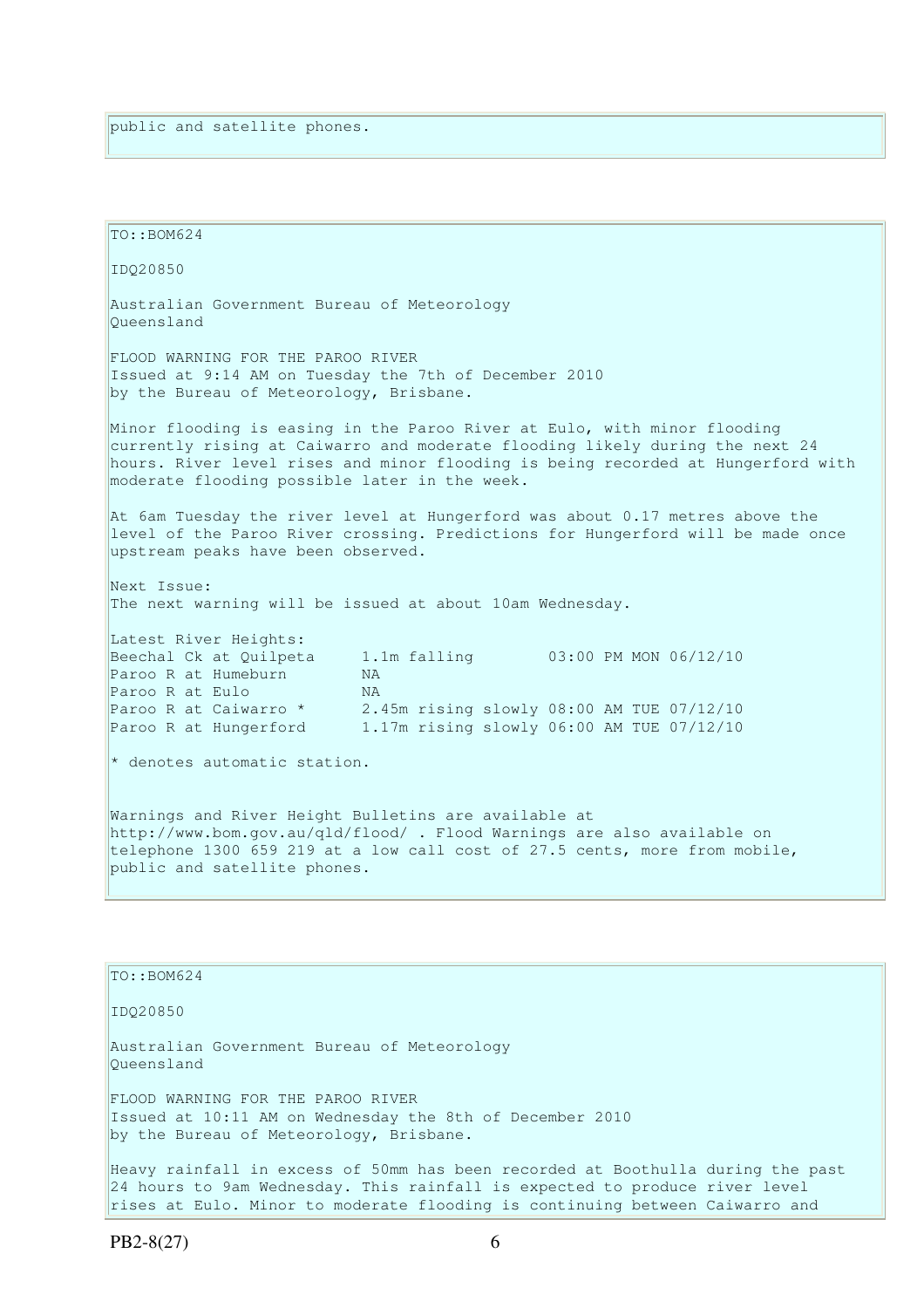Hungerford. Recent rainfall is expected to produce renewed rises in the Paroo River downstream to Eulo during the next few days. River level rises are being recorded at Eulo where at 8am Wednesday the river level was 3.25m. Further downstream between Caiwarro and Hungerford river level rises and minor to moderate flooding continues. At 6am Wednesday the river level at Hungerford was about 0.35 metres above the level of the Paroo River crossing. Predictions for Hungerford will be made once upstream peaks have been observed. Further rises are expected at Hungerford going into next week as upstream floodwaters arrive. Weather Forecast: Scattered showers and thunderstorms in the afternoon and evening. Next Issue: The next warning will be issued at about 10am Thursday. Latest River Heights: Paroo R at Eulo 3.25m rising slowly 08:00 AM WED 08/12/10 Paroo R at Caiwarro \* 2.69m steady 08:00 AM WED 08/12/10 Paroo R at Hungerford 1.35m rising slowly 06:00 AM WED 08/12/10 \* from automatic station Warnings and River Height Bulletins are available at http://www.bom.gov.au/qld/flood/ . Flood Warnings are also available on telephone 1300 659 219 at a low call cost of 27.5 cents, more from mobile, public and satellite phones.

TO::BOM624

IDQ20850

Australian Government Bureau of Meteorology Queensland

FLOOD WARNING FOR THE PAROO RIVER Issued at 9:33 AM on Thursday the 9th of December 2010 by the Bureau of Meteorology, Brisbane.

Rainfall recorded yesterday is producing river level rises and moderate flooding in the Paroo River at Eulo. Minor to moderate flooding is continuing downstream between Caiwarro and Hungerford.

Moderate flood levels are expected to continue rising in the Paroo River at Eulo where at 6am Thursday the river level was 3.4 metres. River level rises and minor to moderate flooding continues downstream between Caiwarro and Hungerford. At 6am Thursday the river level at Hungerford was about 0.43 metres above the level of the Paroo River crossing.

The Paroo River at Hungerford is expected to peak around 1.6 metres overnight Friday. River levels are expected to remain steady around the moderate flood level of 1.5 metres into next week.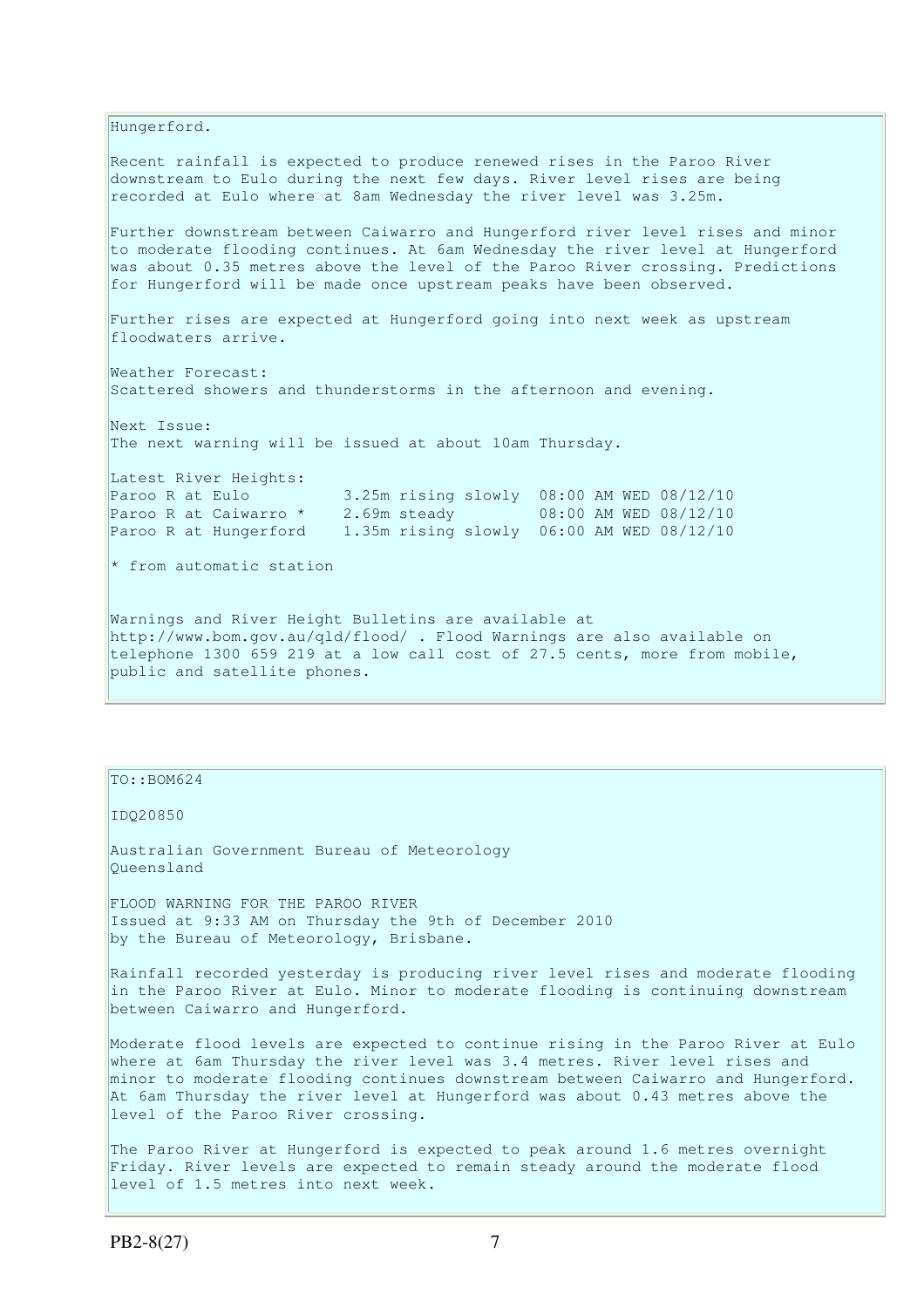Predicted River Heights/Flows: Paroo River at: Eulo Peak around 1.6 metres overnight Friday. Weather Forecast: Scattered showers and thunderstorms southwest of about Charleville, increasing to rain during the afternoon. Isolated showers and thunderstorms in the northeast during the afternoon and evening. Next Issue: The next warning will be issued at about 10am Friday. Latest River Heights: Beechal Ck at Quilpeta 2.00m rising 09:00 AM THU 09/12/10 Paroo R at Eulo 3.40m steady 06:00 AM THU 09/12/10 Paroo R at Caiwarro \* 2.76m steady 08:00 AM THU 09/12/10 Paroo R at Hungerford 1.43m rising slowly 06:00 AM THU 09/12/10  $*$  from automatic station Warnings and River Height Bulletins are available at http://www.bom.gov.au/qld/flood/ . Flood Warnings are also available on telephone 1300 659 219 at a low call cost of 27.5 cents, more from mobile, public and satellite phones.

```
TO:: BOM624
IDQ20850 
Australian Government Bureau of Meteorology 
Queensland 
FLOOD WARNING FOR THE PAROO RIVER 
Issued at 10:01 AM on Friday the 10th of December 2010 
by the Bureau of Meteorology, Brisbane.
Moderate to heavy rainfall has been recorded in the past 24 hours throughout the 
Paroo River catchment. This rainfall is expected to produce river level rises 
and a return to moderate flood levels in the Paroo River at Eulo. Moderate 
flooding is continuing downstream at Caiwarro with moderate flood levels at 
Hungerford rising following moderate to heavy rainfall. 
The heaviest rainfalls that have been recorded in the 24 hours to 9am Friday
include: Boothulla 51.4mm, Cowley 50mm and Hungerford 45.8mm. 
Minor flood levels are falling fast at Eulo however renewed rises and a return 
to at least moderate flood levels are likely following overnight rainfall. River 
levels downstream in the Caiwarro area have peaked and are currently easing. 
Local moderate to heavy rainfall has been recorded overnight at Hungerford. At 
6am Friday the Paroo River at Hungerford was 1.65 metres and rising, which is 
about 0.65 metres above the Paroo River crossing. River levels are expected to 
continue rising into the weekend. 
Weather Forecast:
```
Scattered showers and thunderstorms, tending to rain areas with possible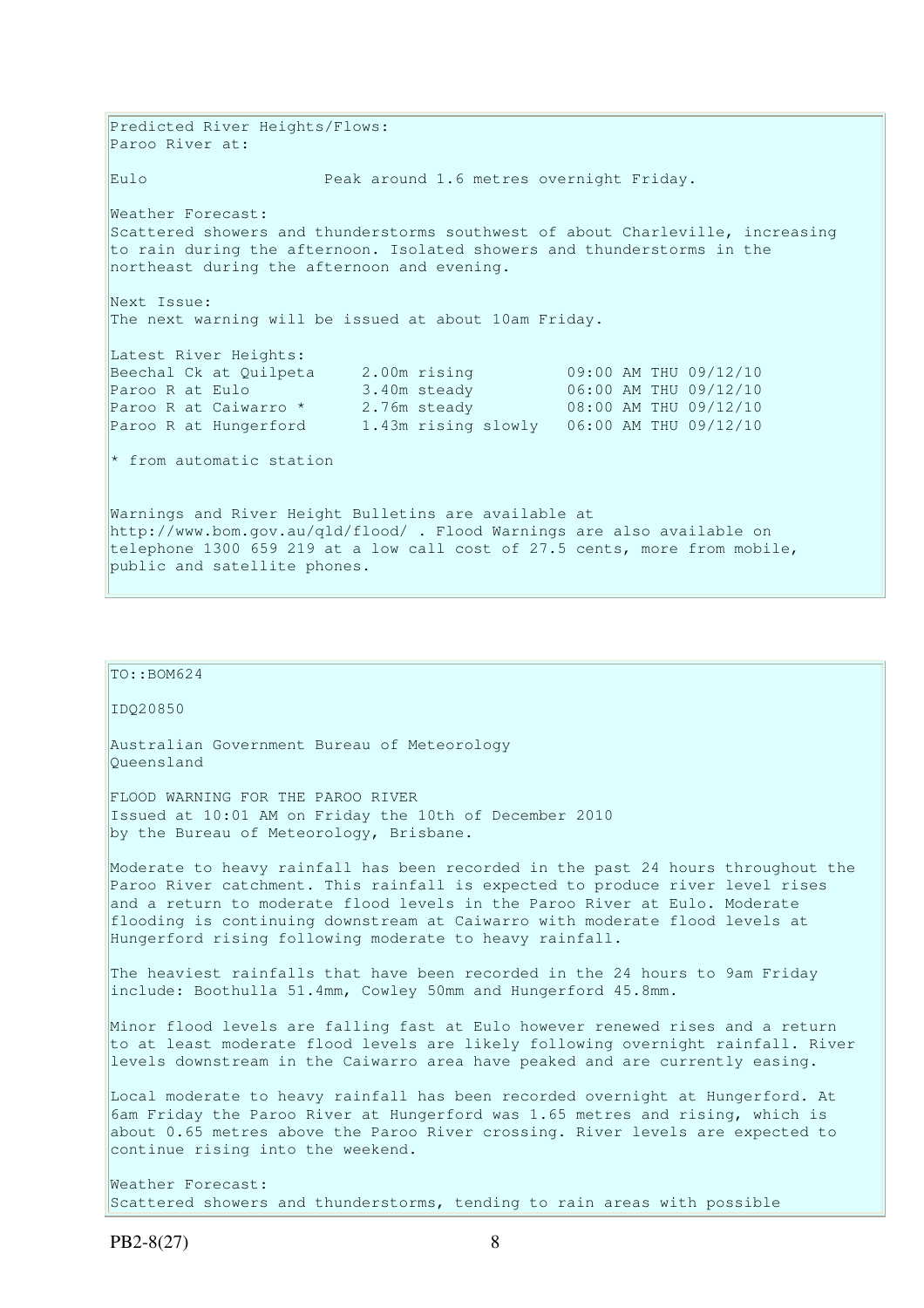moderate to heavy falls. Next Issue: The next warning will be issued at about 10am Saturday. Latest River Heights: Beechal Ck at Quilpeta 2.30m rising slowly 09:00 AM FRI 10/12/10 Paroo R at Eulo 2.95m falling fast 06:00 AM FRI 10/12/10 Paroo R at Caiwarro \* 2.69m falling 08:20 AM FRI 10/12/10 Paroo R at Hungerford 1.65m rising 06:00 AM FRI 10/12/10 \* from automatic station Warnings and River Height Bulletins are available at http://www.bom.gov.au/qld/flood/ . Flood Warnings are also available on telephone 1300 659 219 at a low call cost of 27.5 cents, more from mobile, public and satellite phones.

### $To:  $BOM624$$

IDQ20850

Australian Government Bureau of Meteorology Queensland

FLOOD WARNING FOR THE PAROO RIVER Issued at 9:40 AM on Saturday the 11th of December 2010 by the Bureau of Meteorology, Brisbane.

Recent rainfall is expected to produce renewed rises in the Paroo River at Eulo with a return to moderate flood levels possible. Moderate flooding is continuing to slowly ease downstream between Caiwarro and Hungerford following moderate to heavy local rainfall.

Minor flood levels are easing at Eulo however renewed rises are likely during the weekend following moderate to heavy rainfall recorded during the last few days. Moderate flood levels downstream in the Caiwarro area have peaked and are currently easing.

Moderate flood levels are easing slowly in the Paroo River at Hungerford following recent local rainfall. At 6am Saturday the Paroo River at Hungerford was 1.68 metres and easing, which is about 0.68 metres above the Paroo River crossing. River levels are expected to continue easing for the remainder of the weekend.

Weather Forecast: Rain areas, showers and isolated thunderstorms.

Next Issue: The next warning will be issued at about 10am Sunday. Latest River Heights: Beechal Ck at Quilpeta 2.45m rising slowly 03:00 PM FRI 10/12/10 Paroo R at Eulo 2.70m falling 08:00 AM SAT 11/12/10 Paroo R at Caiwarro \* 2.63m falling slowly 08:00 AM SAT 11/12/10 Paroo R at Hungerford 1.68m falling slowly 06:00 AM SAT 11/12/10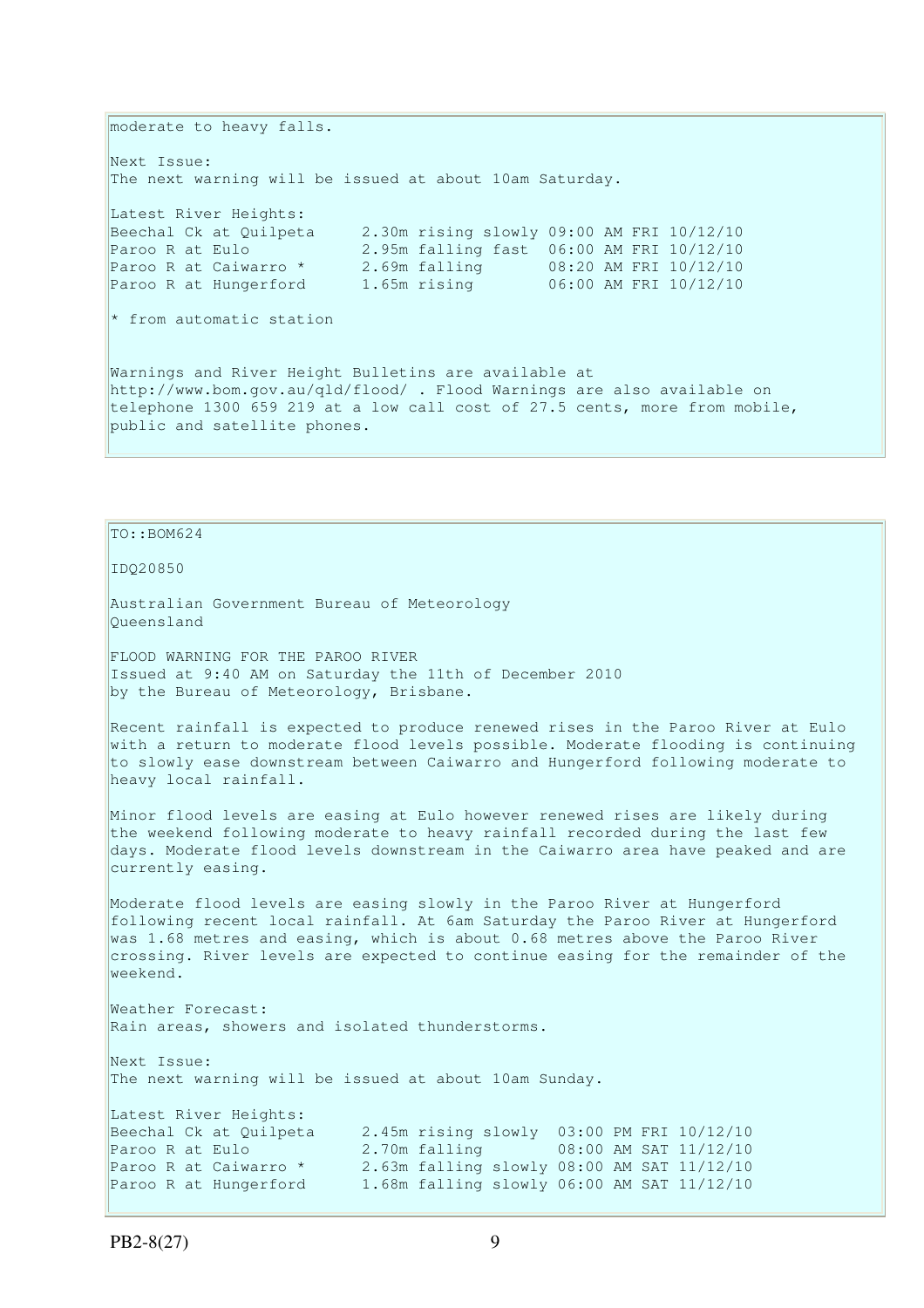### \* from automatic station

Warnings and River Height Bulletins are available at http://www.bom.gov.au/qld/flood/ . Flood Warnings are also available on telephone 1300 659 219 at a low call cost of 27.5 cents, more from mobile, public and satellite phones.

 $TO:  $BOM624$$ 

IDQ20850

Australian Government Bureau of Meteorology Queensland

FLOOD WARNING FOR THE PAROO RIVER Issued at 9:51 AM on Sunday the 12th of December 2010 by the Bureau of Meteorology, Brisbane.

Recent rainfall produced renewed rises to moderate flood levels in the Paroo River at Eulo. Moderate flooding continues to ease slowly downstream between Caiwarro and Hungerford, with renewed rises possible during this week.

Moderate flood levels are rising at Eulo following moderate to heavy rainfall recorded during the last few days. Moderate flood levels downstream in the Caiwarro area continue easing, with renewed rises likely.

Moderate flood levels are easing slowly in the Paroo River at Hungerford. At 6am Sunday, the river was 1.6 metres and falling, which is about  $0.6$  metres above the Paroo River crossing. Renewed river level rises are possible during this  $w \in \mathbb{R}$ 

Weather Forecast: Fine.

Next Issue: The next warning will be issued at about 10am Monday.

Latest River Heights: Paroo R at Eulo 3.1m rising 06:00 AM SUN 12/12/10 Paroo R at Caiwarro \* 2.56m steady 08:00 AM SUN 12/12/10 Paroo R at Hungerford 1.6m falling slowly 06:00 AM SUN 12/12/10

\* automatic stations.

Warnings and River Height Bulletins are available at http://www.bom.gov.au/qld/flood/ . Flood Warnings are also available on telephone 1300 659 219 at a low call cost of 27.5 cents, more from mobile, public and satellite phones.

 $TO: **ROM624**$ 

IDQ20850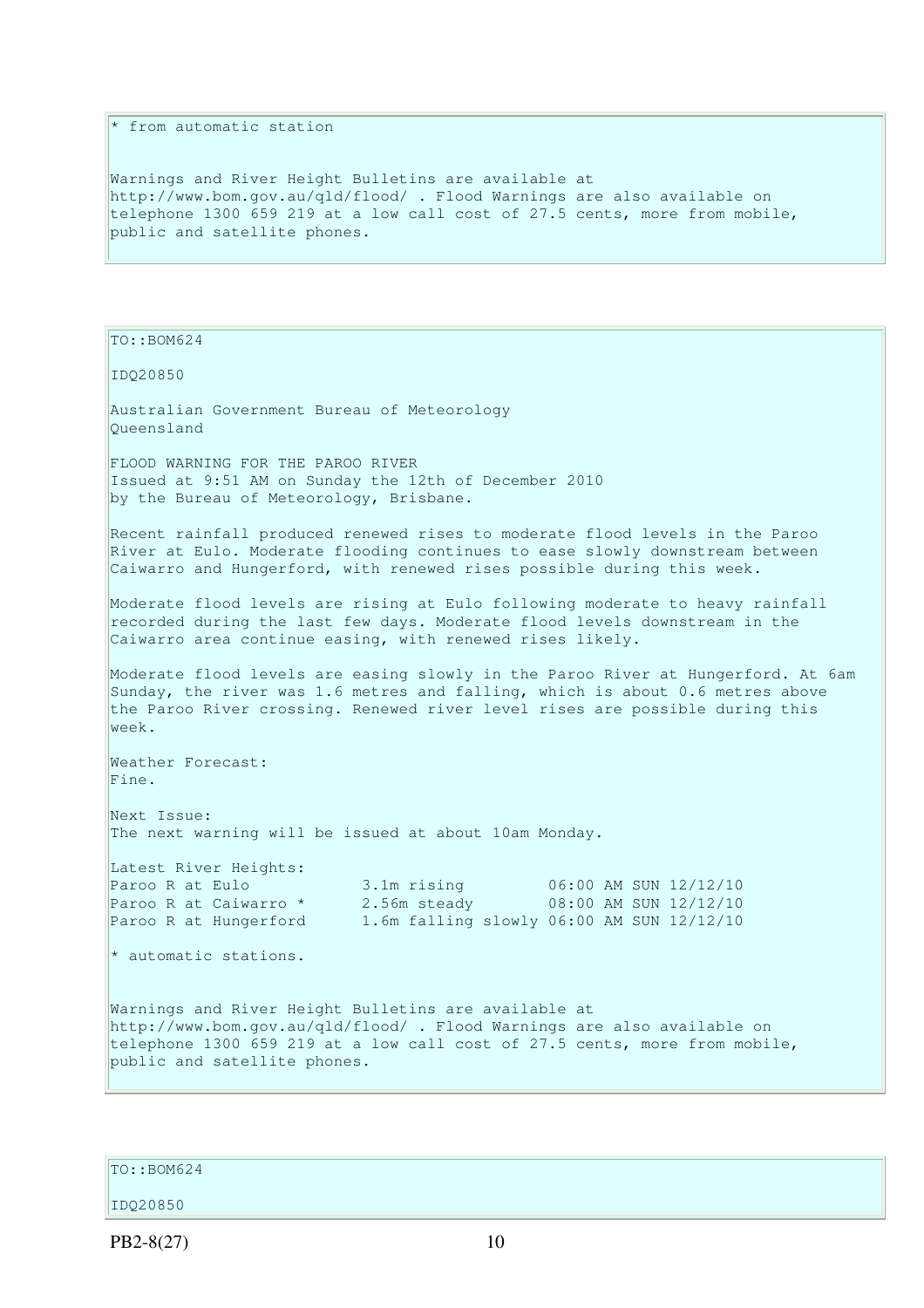Australian Government Bureau of Meteorology Queensland FLOOD WARNING FOR THE PAROO RIVER Issued at 7:19 AM on Monday the 13th of December 2010 by the Bureau of Meteorology, Brisbane. Renewed rises are causing moderate flood levels in the Paroo River at Eulo. Minor to moderate flooding continues to ease slowly downstream between Caiwarro and Hungerford, with some renewed rises during this week. Moderate flood levels are rising at Eulo following rainfall late last week. Minor flood levels downstream in the Caiwarro area continue to ease, with renewed rises likely this week. Moderate flood levels are easing slowly in the Paroo River at Hungerford. At 6am Monday, the river level was 1.56 metres and falling, which is about 0.66 metres above the Paroo River crossing. Renewed river level rises are likely during this week. Next Issue: The next warning will be issued at about 10am Tuesday. Latest River Heights: Paroo R at Eulo 3.35m rising 05:30 AM MON 13/12/10 Paroo R at Caiwarro \* 2.39m steady 06:00 AM MON 13/12/10 Paroo R at Hungerford 1.56m falling slowly 06:00 AM MON 13/12/10  $*$  from automatic station Warnings and River Height Bulletins are available at

http://www.bom.gov.au/qld/flood/ . Flood Warnings are also available on telephone 1300 659 219 at a low call cost of 27.5 cents, more from mobile, public and satellite phones.

# TO::BOM624 IDQ20850 Australian Government Bureau of Meteorology Queensland FLOOD WARNING FOR THE PAROO RIVER Issued at 8:45 AM on Tuesday the 14th of December 2010 by the Bureau of Meteorology, Brisbane. Moderate flooding remains steady on the Paroo River at Eulo. Minor to moderate flooding continues downstream between Caiwarro and Hungerford, with some renewed rises expected during this week. Moderate flood levels are nearing a peak at Eulo following rainfall late last week. Minor flood levels downstream in the Caiwarro area are currently steady, with renewed rises likely within the next few days. Moderate flood levels are easing slowly in the Paroo River at Hungerford. At 5am Tuesday, the river level was 1.55 metres and falling, which is about 0.65 metres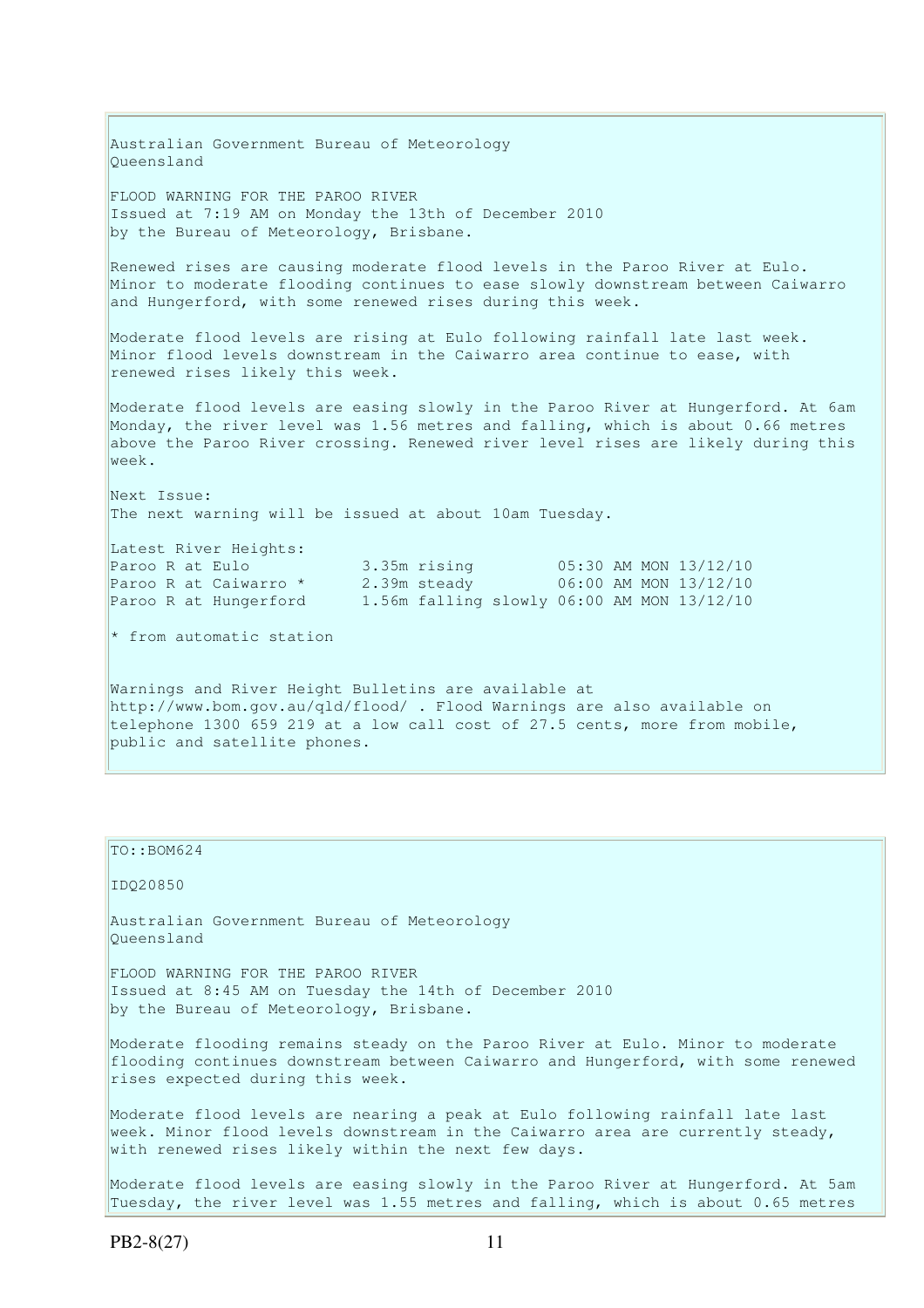above the Paroo River crossing. Renewed river level rises are expected later this week. Next Issue: The next warning will be issued at about 10am Wednesday. Latest River Heights: Paroo R at Eulo 3.35m steady 05:30 AM TUE 14/12/10 Paroo R at Caiwarro \* 2.32m steady 06:00 AM TUE 14/12/10 Paroo R at Hungerford 1.55m falling slowly 05:00 AM TUE 14/12/10 \* from automatic station Warnings and River Height Bulletins are available at http://www.bom.gov.au/qld/flood/ . Flood Warnings are also available on telephone 1300 659 219 at a low call cost of 27.5 cents, more from mobile, public and satellite phones.

### $To:  $BOM624$$

IDQ20850

Australian Government Bureau of Meteorology Queensland

FLOOD WARNING FOR THE PAROO RIVER Issued at 8:57 AM on Wednesday the 15th of December 2010 by the Bureau of Meteorology, Brisbane.

Moderate flooding continues to rise in the Paroo River at Eulo. Moderate flooding continues downstream between Caiwarro and Hungerford, with some renewed rises expected this week.

Moderate flood levels continue to rise at Eulo following rainfall late last week. Renewed rises and moderate flood levels are being recorded downstream in the Caiwarro area. Further rises are expected for the next few days.

Moderate flood levels are falling slowly in the Paroo River at Hungerford. At 6am Wednesday, the river level was 1.53 metres and falling, which is about 0.53 metres above the Paroo River crossing. Renewed river level rises are expected later this week.

Next Issue: The next warning will be issued at about 10am Thursday.

Latest River Heights: Paroo R at Caiwarro \*<br>Paroo R at Hungerford

Paroo R at Eulo 3.50m rising slowly 05:30 AM WED 15/12/10<br>Paroo R at Caiwarro \* 2.46m rising 08:00 AM WED 15/12/10 1.53m falling slowly 06:00 AM WED 15/12/10

\* from automatic station

Warnings and River Height Bulletins are available at http://www.bom.gov.au/qld/flood/ . Flood Warnings are also available on telephone 1300 659 219 at a low call cost of 27.5 cents, more from mobile, public and satellite phones.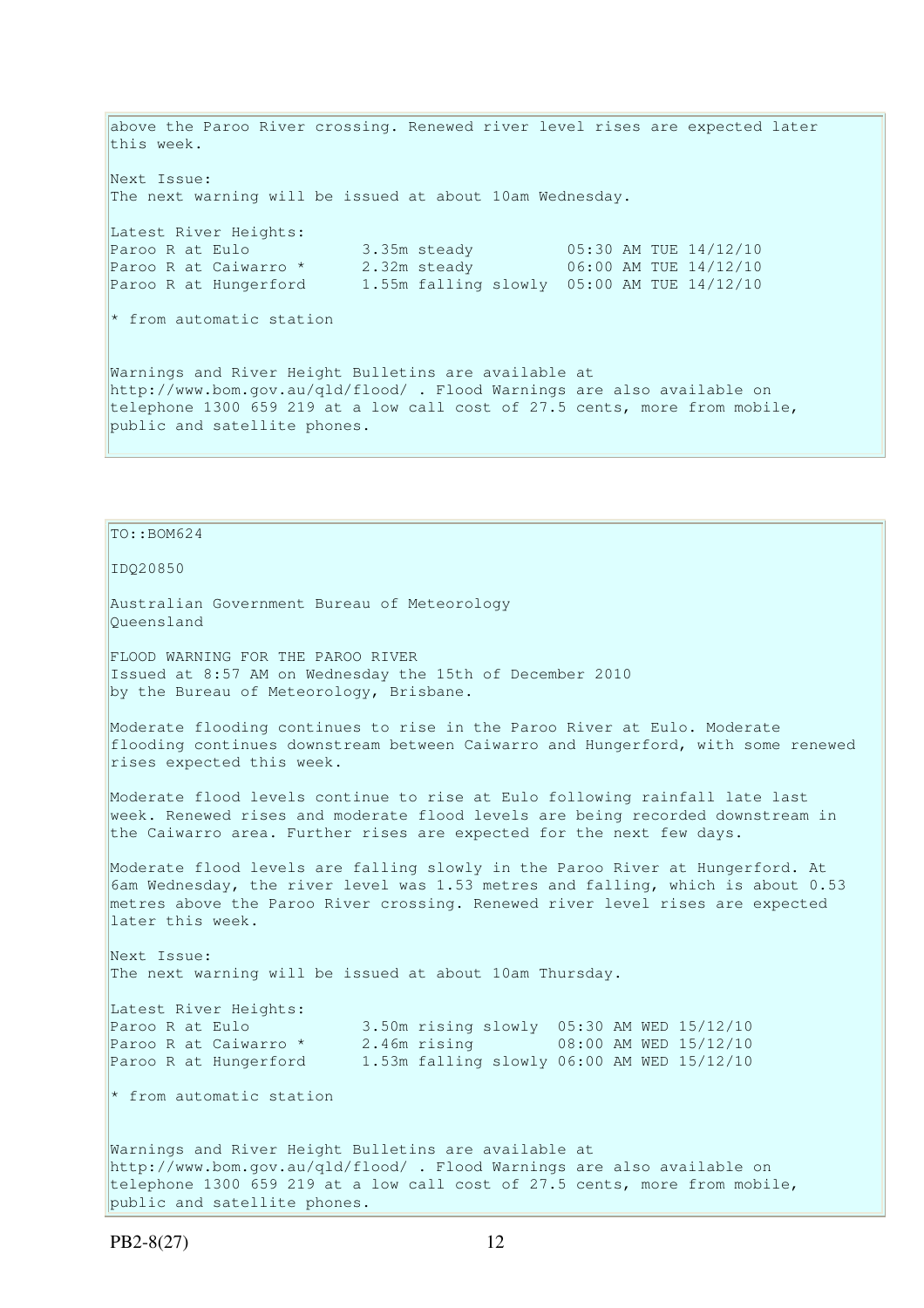TO::BOM624 IDQ20850 Australian Government Bureau of Meteorology Queensland FLOOD WARNING FOR THE PAROO RIVER Issued at 8:01 AM on Thursday the 16th of December 2010 by the Bureau of Meteorology, Brisbane. Moderate flooding continues to rise in the Paroo River at Eulo with major flood levels a possibility in the next 24 hours. Minor to moderate flooding continues downstream between Caiwarro and Hungerford, with renewed rises expected through the weekend. Moderate flood levels continue to rise at Eulo. Major flood levels of 4 metres may be reached into Friday. Levels of at least 2.8 metres should be expected at Caiwarro with further rises. Minor flood levels are falling in the Paroo River at Hungerford. At 6am Thursday, the river level was 1.48 metres and falling, which is about 0.5 metres above the Paroo River crossing. River levels will rise again through the weekend. A peak forecast will be made once a peak has been observed at Eulo. Next Issue: The next warning will be issued by 10am Friday. Latest River Heights: Paroo R at Eulo 3.75m rising slowly 06:00 AM THU 16/12/10 Paroo R at Caiwarro \* 2.56m steady 06:00 AM THU 16/12/10 Paroo R at Hungerford 1.48m falling slowly 06:00 AM THU 16/12/10 \*automatic station Warnings and River Height Bulletins are available at http://www.bom.gov.au/qld/flood/ . Flood Warnings are also available on telephone 1300 659 219 at a low call cost of 27.5 cents, more from mobile, public and satellite phones.

IDQ20850 Australian Government Bureau of Meteorology Queensland FLOOD WARNING FOR THE PAROO RIVER Issued at 7:52 AM on Friday the 17th of December 2010 by the Bureau of Meteorology, Brisbane.

TO::BOM624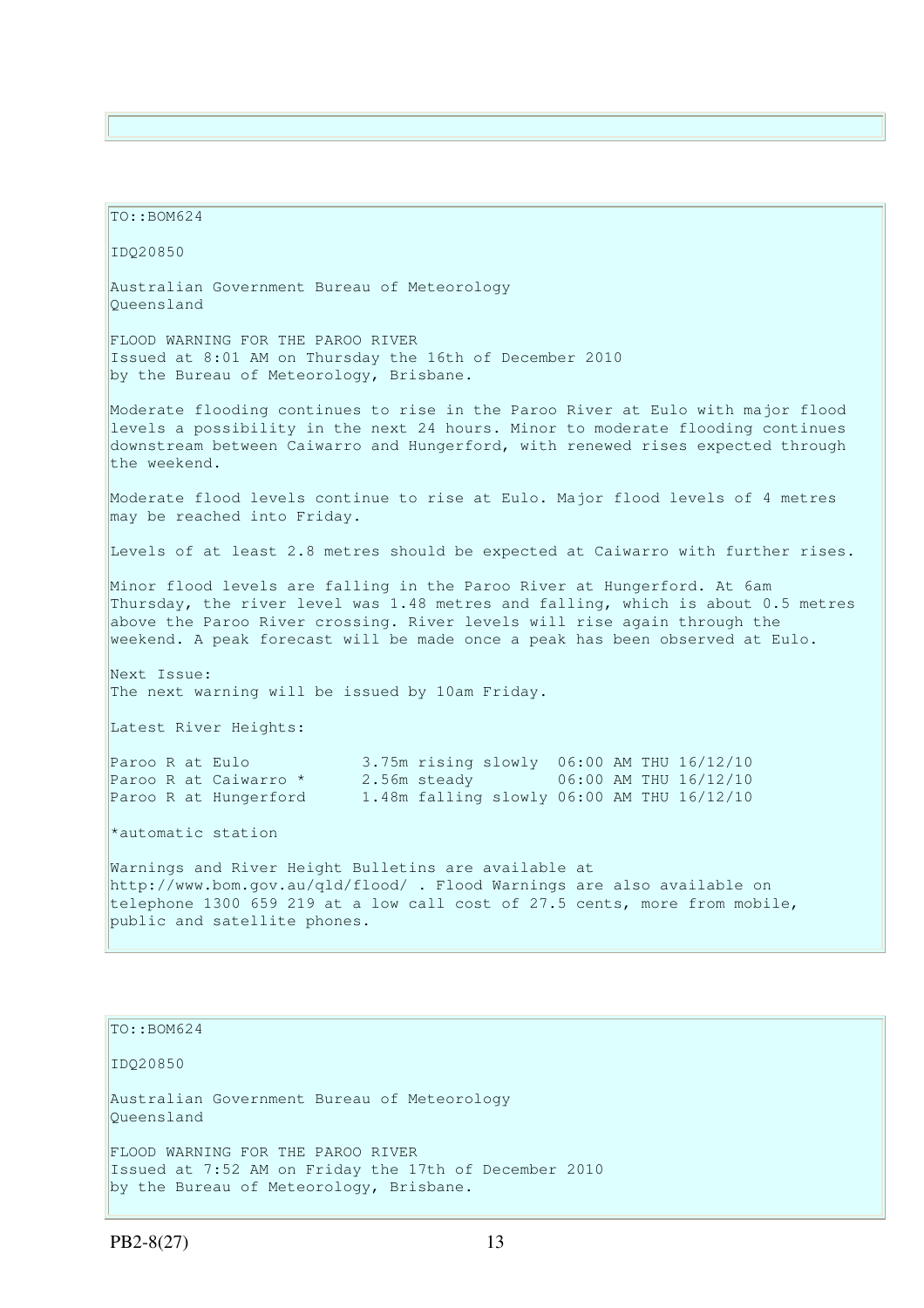Moderate flood levels have peaked in the Paroo River at Eulo. Minor to moderate flooding continues downstream between Caiwarro and Hungerford, with renewed rises expected to continue during the weekend. Moderate flood levels at Eulo have recorded a 3.8 metre peak at 6am Friday, with further small rises to at least 2.8 metres are expected at Caiwarro during the weekend. Minor flood levels are rising slowly in the Paroo River at Hungerford. At 5am Friday, the river level was 1.49 metres and rising slowly, which is about 0.5 metres above the Paroo River crossing. River levels will continue to rise through the weekend. A moderate flood peak up to 1.7 metres is forecast for Hungerford early next week. Next Issue: The next warning will be issued by 10am Saturday. Latest River Heights: Paroo R at Eulo 3.80m at peak 06:00 AM FRI 17/12/10 Paroo R at Caiwarro \* 2.60m steady 06:00 AM FRI 17/12/10 Paroo R at Hungerford 1.49m rising slowly 05:00 AM FRI 17/12/10 \* from automatic station Warnings and River Height Bulletins are available at http://www.bom.gov.au/qld/flood/ . Flood Warnings are also available on telephone 1300 659 219 at a low call cost of 27.5 cents, more from mobile,

TO::BOM624

public and satellite phones.

IDQ20850

Australian Government Bureau of Meteorology Queensland

FLOOD WARNING FOR THE PAROO RIVER Issued at 9:26 AM on Saturday the 18th of December 2010 by the Bureau of Meteorology, Brisbane.

Moderate flooding peaked in the Paroo river at Eulo during Friday and is expected to continue downstream to Hungerford during the week.

Moderate flood level at Eulo recorded a 3.8 metre peak during Friday and is now slowly easing.

Moderate flooding continues downstream to Caiwarro and Hungerford with further rises expected. River levels at Caiwarro are expected to rise to at least 2.8 metres during Sunday.

At 7am Saturday, the Paroo River at Hungerford was 1.53 metres and rising slowly, which is 0.53 metres above the Paroo River crossing. River levels at Hungerford will continue to rise through the weekend with a moderate flood peak of 1.7 metres expected early in the week.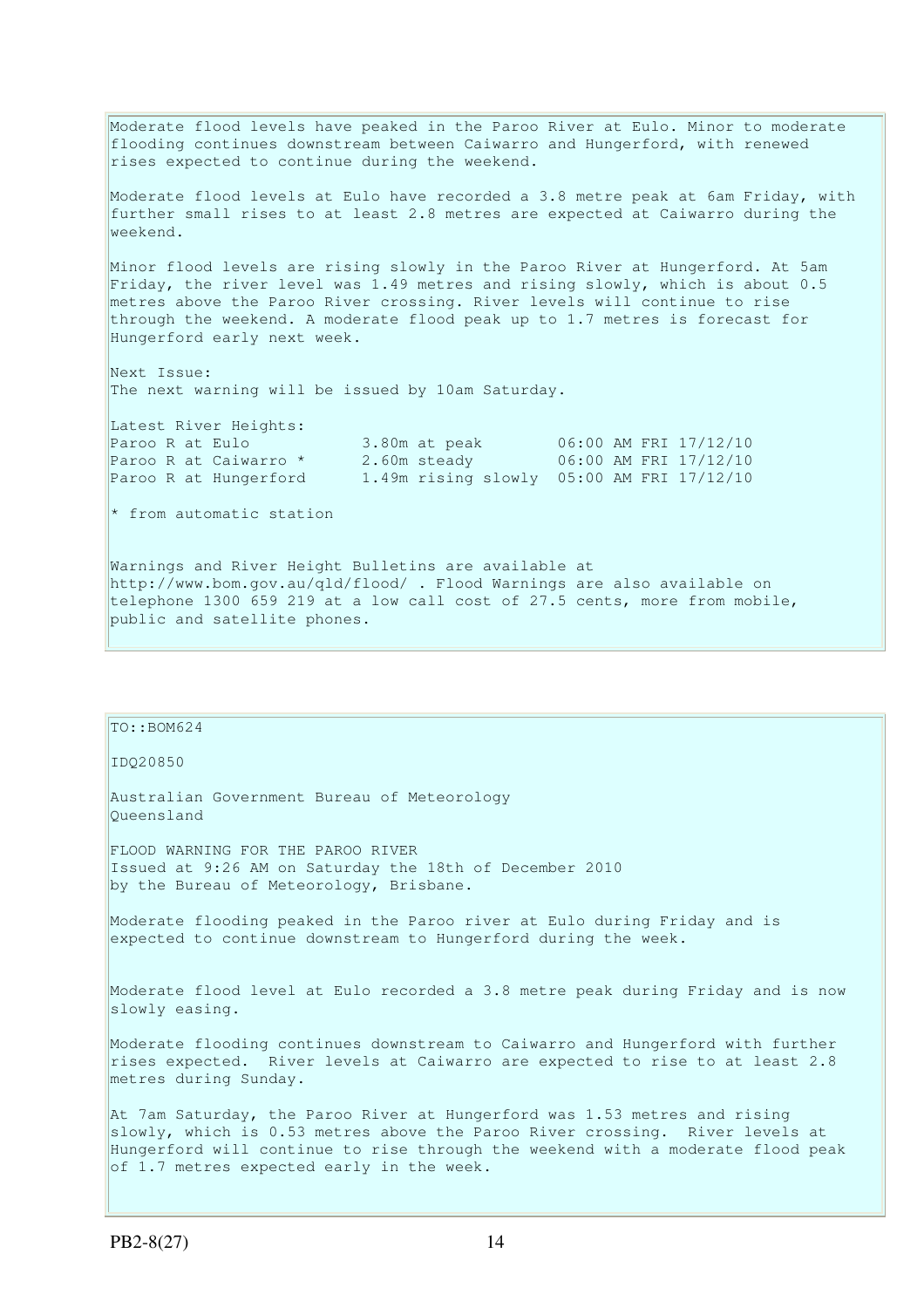Weather Forecast: Patchy light rain. Next Issue: The next warning will be issued by 10am Sunday. Latest River Heights: Paroo R at Eulo 3.75m falling slowly 06:00 AM SAT 18/12/10 Paroo R at Caiwarro \* 2.64m steady 08:00 AM SAT 18/12/10 Paroo R at Hungerford 1.53m rising 07:00 AM SAT 18/12/10 Warnings and River Height Bulletins are available at http://www.bom.gov.au/qld/flood/ . Flood Warnings are also available on telephone 1300 659 219 at a low call cost of 27.5 cents, more from mobile, public and satellite phones.

## $To:  $BOM624$$

IDQ20850

Australian Government Bureau of Meteorology Queensland

FLOOD WARNING FOR THE PAROO RIVER Issued at 8:56 AM on Sunday the 19th of December 2010 by the Bureau of Meteorology, Brisbane.

Moderate flood levels are falling in the Paroo river at Eulo with further rises and moderate flooding forecast downstream to Hungerford during this week.

Moderate flood levels peaked at Eulo during Friday and are currently easing.

Moderate flooding continues downstream between Caiwarro and Hungerford with further rises expected to remain below 3.0 metres at Caiwarro.

At 6am Sunday, the Paroo River at Hungerford was 1.55 metres and rising slowly, which is 0.55 metres above the Paroo River crossing. River levels at Hungerford will continue to rise through the weekend with a moderate flood peak of around 1.7 metres expected during this week.

Predicted River Heights/Flows: Hungerford: Peak around 1.7 metres during late Wednesday. Weather Forecast: Patchy light rain.

Next Issue:

The next warning will be issued by 10am Monday.

Latest River Heights: Paroo R at Eulo 3.35m falling 06:00 AM SUN 19/12/10<br>Paroo R at Caiwarro \* 2.77m rising 08:00 AM SUN 19/12/10 Paroo R at Caiwarro \* 2.77m rising 08:00 AM SUN 19/12/10 Paroo R at Hungerford 1.55m rising slowly 06:00 AM SUN 19/12/10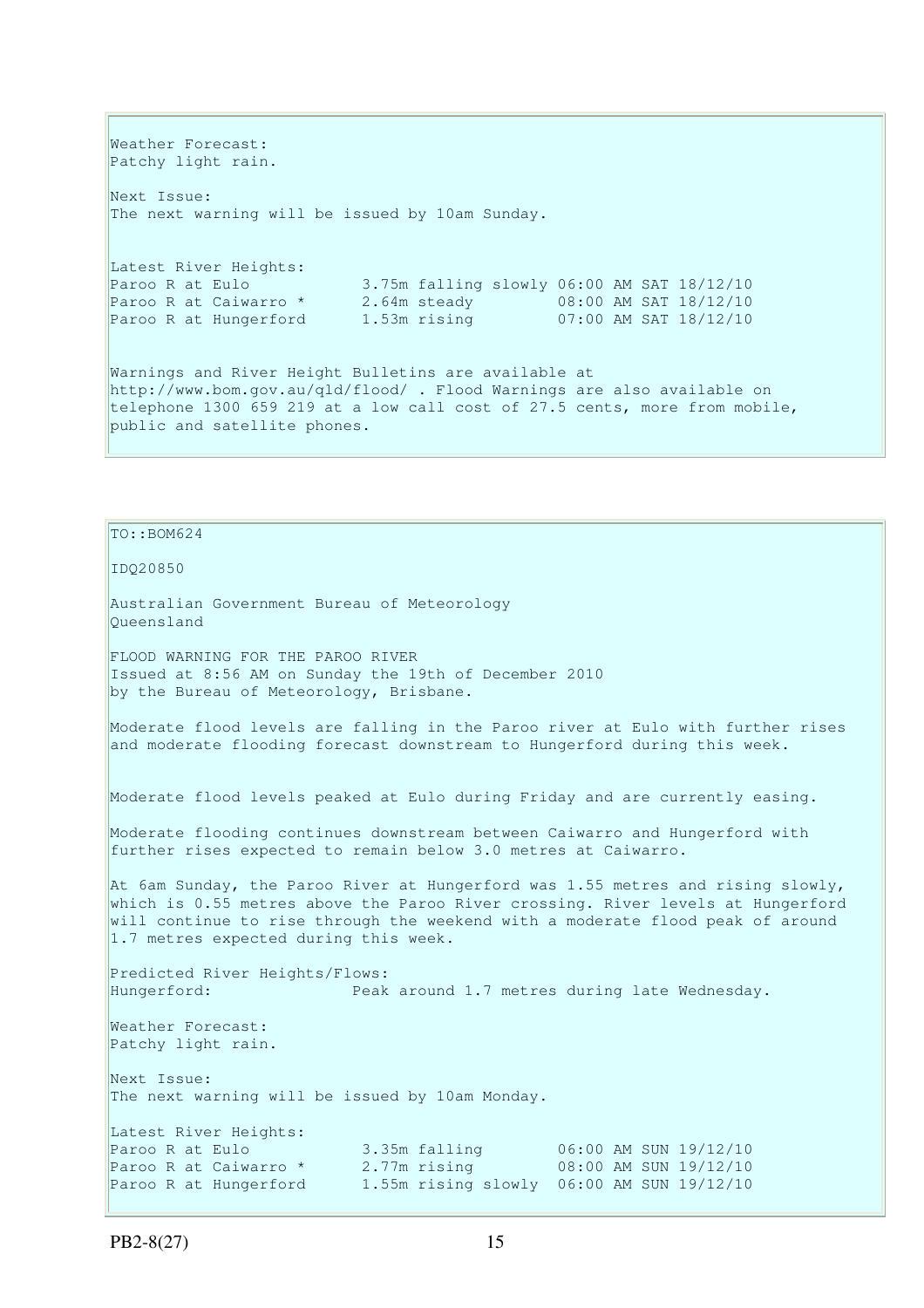### \* from automatic station

Warnings and River Height Bulletins are available at http://www.bom.gov.au/qld/flood/ . Flood Warnings are also available on telephone 1300 659 219 at a low call cost of 27.5 cents, more from mobile, public and satellite phones.

 $TO:  $BOM624$$ 

IDQ20850

Australian Government Bureau of Meteorology Queensland

FLOOD WARNING FOR THE PAROO RIVER Issued at 7:22 AM on Monday the 20th of December 2010 by the Bureau of Meteorology, Brisbane.

Minor flooding continues to ease on the Paroo River at Eulo, with moderate flooding approaching a peak downstream at Caiwarro. Moderate flood levels continue to slowly rise at Hungerford with a moderate flood peak expected later this week.

At 6am Monday, the Paroo River at Hungerford was 1.57 metres and rising slowly, which is about 0.57 metres above the level of the Paroo River crossing.

Predicted River Heights/Flows: Hungerford Peak around 1.7 metres during late Wednesday.

Weather Forecast: Fine.

Next Issue: The next warning will be issued at about 10am Tuesday.

Latest River Heights: Paroo R at Eulo 2.5m falling 06:00 AM MON 20/12/10 Paroo R at Caiwarro \* 2.85m steady 07:00 AM MON 20/12/10 Paroo R at Hungerford 1.57m rising slowly 06:00 AM MON 20/12/10

\* denotes automatic station.

Warnings and River Height Bulletins are available at http://www.bom.gov.au/qld/flood/ . Flood Warnings are also available on telephone 1300 659 219 at a low call cost of 27.5 cents, more from mobile, public and satellite phones.

### $To:  $BOM624$$

IDQ20850

Australian Government Bureau of Meteorology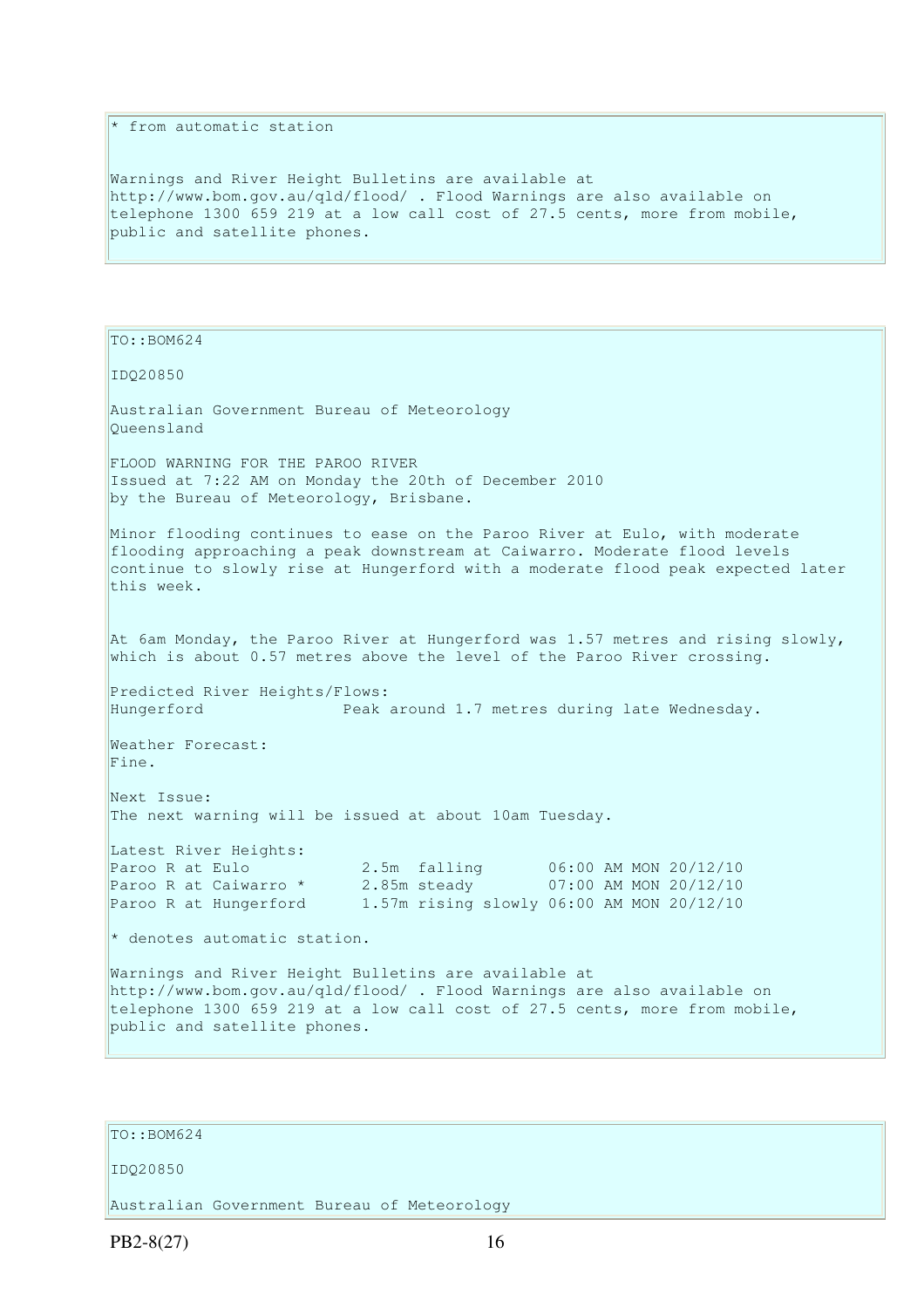Queensland FLOOD WARNING FOR THE PAROO RIVER Issued at 8:57 AM on Tuesday the 21st of December 2010 by the Bureau of Meteorology, Brisbane. Minor flooding continues to ease on the Paroo River at Eulo, with moderate flooding approaching a peak downstream at Caiwarro. Moderate flood levels continue to slowly rise at Hungerford with a moderate flood peak around 1.7 metres expected late Wednesday. At 6am Tuesday, the Paroo River at Hungerford was 1.59 metres and rising slowly, which is about 0.59 metres above the level of the Paroo River crossing. Predicted River Heights/Flows: Hungerford Peak around 1.7 metres late Wednesday. Next Issue: The next warning will be issued at about 10am Wednesday. Latest River Heights: Paroo R at Caiwarro \* 2.83m steady 06:00 AM TUE 21/12/10 Paroo R at Hungerford 1.59m rising slowly 06:00 AM TUE 21/12/10 Warnings and River Height Bulletins are available at http://www.bom.gov.au/qld/flood/ . Flood Warnings are also available on telephone 1300 659 219 at a low call cost of 27.5 cents, more from mobile, public and satellite phones.

| $TO: BOM624$                                                                                                                                   |
|------------------------------------------------------------------------------------------------------------------------------------------------|
| ID020850                                                                                                                                       |
| Australian Government Bureau of Meteorology<br>Oueensland                                                                                      |
| FINAL FLOOD WARNING FOR THE PAROO RIVER<br>Issued at 7:46 AM on Wednesday the 22nd of December 2010<br>by the Bureau of Meteorology, Brisbane. |
| Minor flooding is easing at Caiwarro. Levels at Hungerford are expected to peak<br>around current levels.                                      |
| At 6am Wednesday, the Paroo River at Hungerford was 1.62 metres, which is about<br>0.62 metres above the level of the Paroo River crossing.    |
| Predicted River Heights/Flows:<br>Hungerford<br>Peak around 1.7 metres late Wednesday.                                                         |
| Next Issue:<br>This is the final warning. River height bulletins will continue to be issued.                                                   |
| Latest River Heights:                                                                                                                          |
| Paroo R at Caiwarro $*$ 2.42m steady 06:00 AM WED 22/12/10                                                                                     |
| 1.62m rising slowly 06:00 AM WED 22/12/10<br>Paroo R at Hungerford                                                                             |